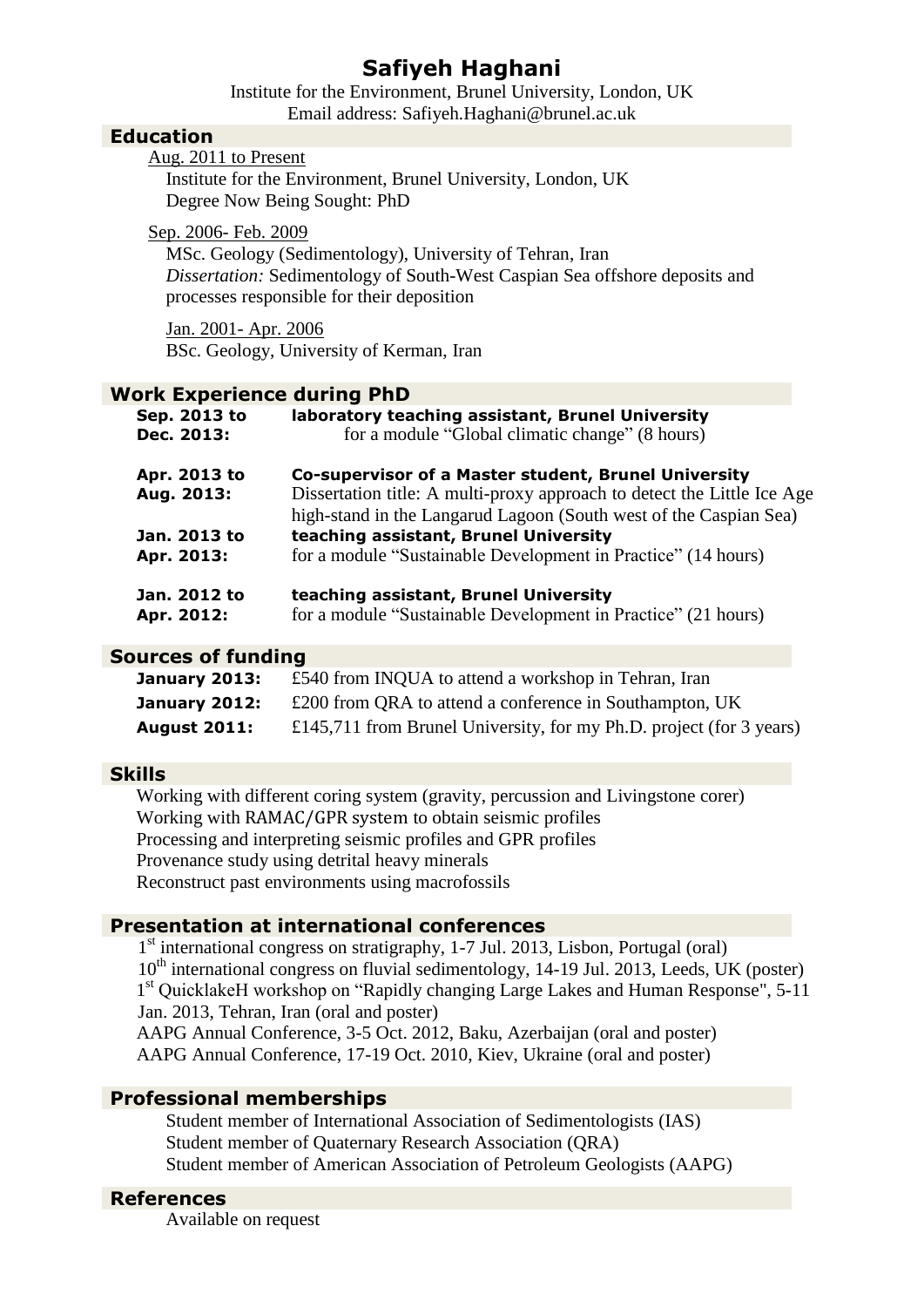Evolution and architecture of the Sefidrud Delta, South west of the Caspian Sea

## Safiyeh Haghani

#### PhD student at Brunel University

#### Supervisors: *Professor Suzanne Leroy and David Finlayson*

### **Research Overview**

The South Caspian Basin contains significant accumulations of oil and gas, making the area a world class petroleum system. The Sefidrud Delta has developed in the south west of the Caspian Sea, and it is formed by the River Sefidrud, which is the largest sediment source for the Caspian Sea. Its peculiarities are very rapid sedimentation rates and a very steep slope setting, which is favourable for oil formation. However, a lack of information available from the Sefidrud Delta is making the area a potential petroleum unit. Therefore, studying the modern Sefidrud Delta as an analogue can improve our understanding of reservoir architecture. In other words, this general description describes the current delta location and allows us to interpret the older depositional environment in the deltaic system. This study aims to explain the evolution of the Sefidrud Delta during the last millennia, and a mechanism for delta building will be proposed. It can be used as a model for oil-bearing reservoirs in similar settings: high burial rates and steep slopes.

This study is based on geophysical data and sediment samples acquired during three surveys. Field work was conducted in two parts including terrestrial (on land) and marine (onshore and offshore). On land, the lagoons and coastal deposits were subjected to study using taken cores. Also, Ground Penetrating Radar (GPR) transects were obtained in order to image the internal structure of sediments. Furthermore, samples were collected from different tributaries of the Sefidrud River with the purpose of study heavy minerals. During marine cruise, seismic transects were obtained, and cores were retrieved to provide a correlation of acoustic and sedimentary facies. This research is a field and laboratory based project, funded by Brunel University and money was earmarked for field campaigns, analysis (mostly dating) and conference costs. However, part of the study (such as heavy mineral) was not anticipated at the beginning, and the required expense for the field campaign was more than anticipated. Therefore, the remaining money from my scholarship has already been allocated for the laboratory cost and the expenses for attending conferences need to be provided from other sources.

#### **Justification for Funding Request**

I am applying for the BSRG Funds for a financial contribution to attend the 19<sup>th</sup> International [Sedimentology Congress](http://www.sedimentologists.org/meetings/isc)  $(18<sup>th</sup>-22<sup>nd</sup>$  August 2014, Geneva, Switzerland). I would like to be considered for both the Gill Harwood and Steve Farrell funds. My aim is to present the results of this research (conducted during 3 years of PhD study) in the session of 'Marine and coastal depositional environments'. Attending this conference will provide an opportunity to learn from experts, identify new knowledge and techniques in my field and share ideas with others, as well as receive oral feedback during my presentation. I could then 'network' with researchers doing similar work who are likely to extend my ideas for my future research. It also will offer a great opportunity to bring my research to the attention of others. This will be an opportunity to meet potential postdoctoral supervisors and achieve a good postdoctoral research position. Finally, presenting at this conference will contribute to knowledge in this field, and other people may benefit from this research finding.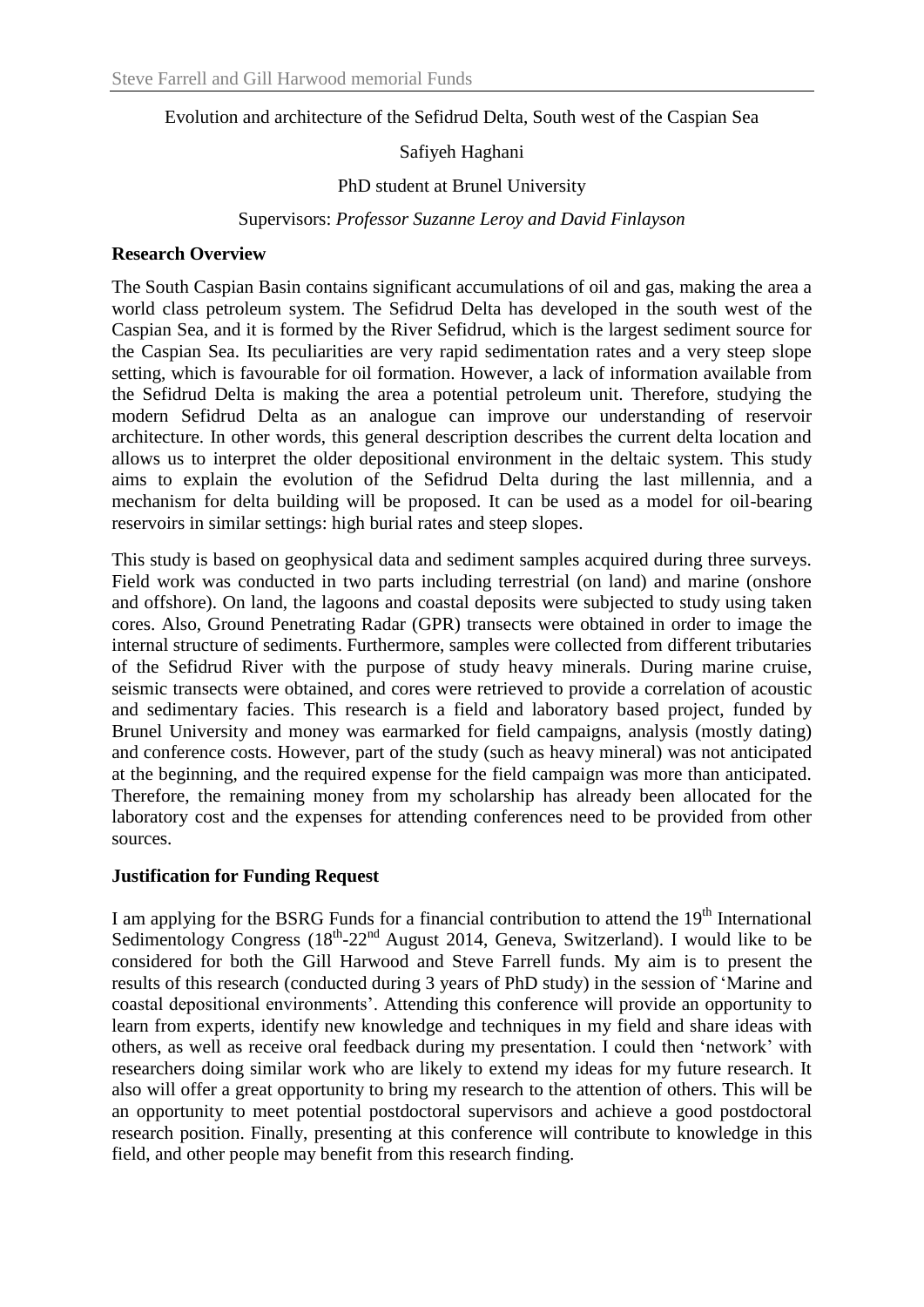**Budget Outline** Conference Registration (for IAS student members): £200 Visa fee: £60 Flight: £100 Lodging: £170 Geneva Pass: free (using Geneva Transport Card) Pre & Post-conference field trips: depends on the amount of available budget<sup>1</sup> Total without Pre & Post-conference filed trip expenses: £530

Any amount to cover the above mentioned expenses would be gratefully accepted. If I receive partial funding from the Steve Farrell and Gill Harwood memorial Funds, I will apply for a travel grants (flight cost) available for  $IAS<sup>2</sup>$  students.

Regards, Safiyeh Haghani

 1 Ten field trips with the duration of 1day to 5 days are available in this conference.

<sup>&</sup>lt;sup>2</sup> International Association of Sedimentologists